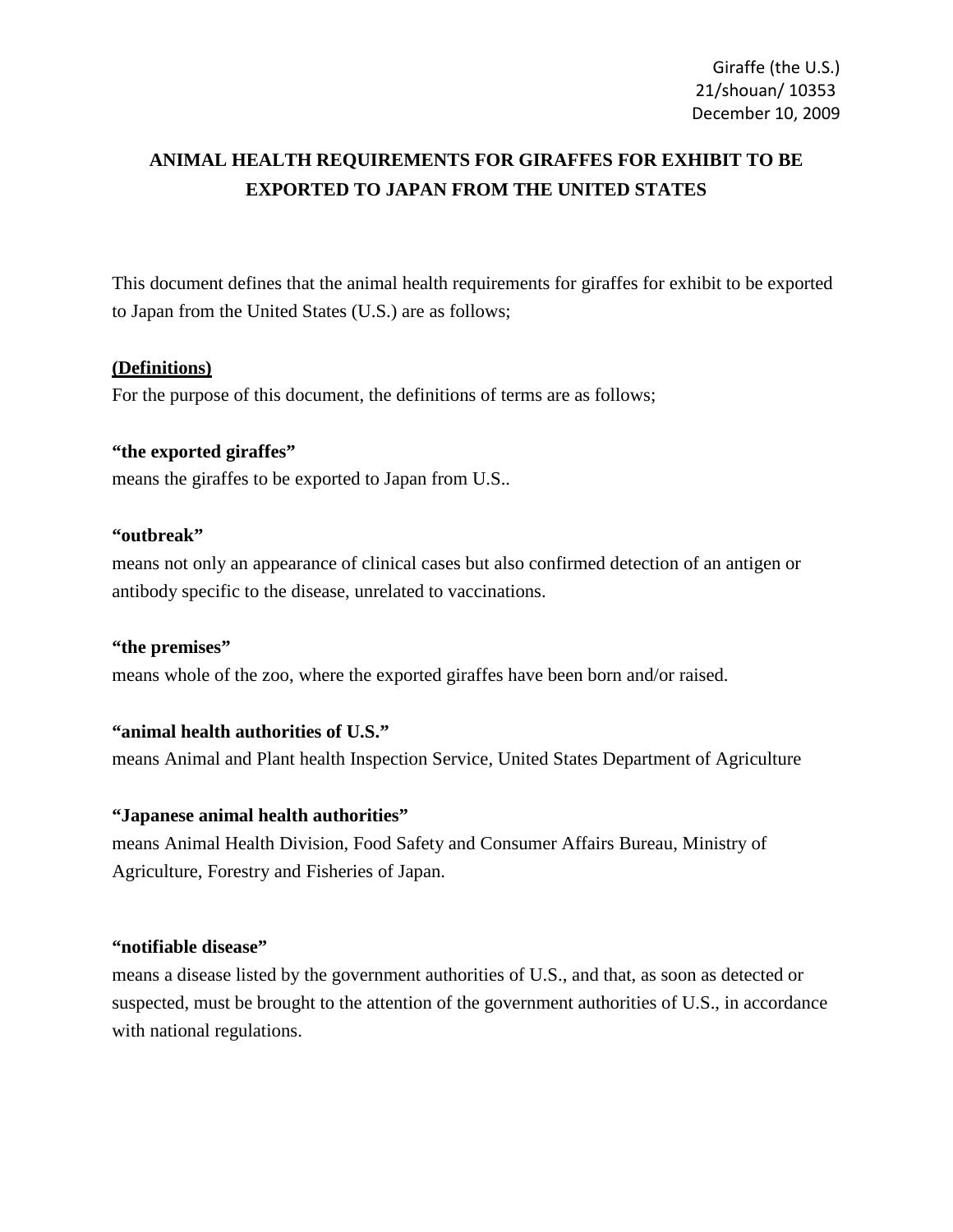Giraffe (the U.S.) 21/shouan/ 10353 December 10, 2009

# **(General requirements)**

- 1. U.S. has been free from rinderpest, contagious bovine pleuropneumonia, foot-and-mouth disease (FMD), Rift valley fever, lumpy skin disease and Trypanosomiasis.
- 2. Rinderpest, contagious bovine pleuropneumonia, FMD, Rift valley fever, lumpy skin disease and trypanosomiasis are designated as notifiable diseases in U.S.
- 3. Vaccination against rinderpest and FMD as well as importation of cloven-hoofed animal that have been vaccinated against these diseases has been completely prohibited in U.S.
- 4. In the premises there have been no outbreak of enzootic encephalitis (ex. Japanese encephalitis), rabies, vesicular stomatitis, anthrax, hemorrhagic septicemia, brucellosis, tuberculosis, paratuberculosis, piroprasmosis, anaplasmosis, bovine spongiform encerophalopathy, bluetongue, bovine viral diarrhea-mucosal disease, infectious bovine rhinotrachetis, enzootic bovine leucosis, leptospirosis, salmonellosis and other infectious diseases for at least 12 months before the commencement of the embarkation-quarantine.
- 5. The exported giraffes shall have been kept in U.S. at least 6 months prior to the shipment to Japan.

# **(Requirements for the exported giraffe)**

- 6. The exported giraffes shall be kept isolated for at least 30 days prior to the shipment to Japan in the quarantine facility, protected from insect vectors, approved by the animal health authorities of U.S. as a secured and guaranteed place from an animal health point of view. During the quarantine, the exported giraffes have no contact with other animals which are not the equivalent hygiene status.
- 7. All animals in the quarantine facility shall show no sign of any infectious disease during the quarantine mentioned in article 6.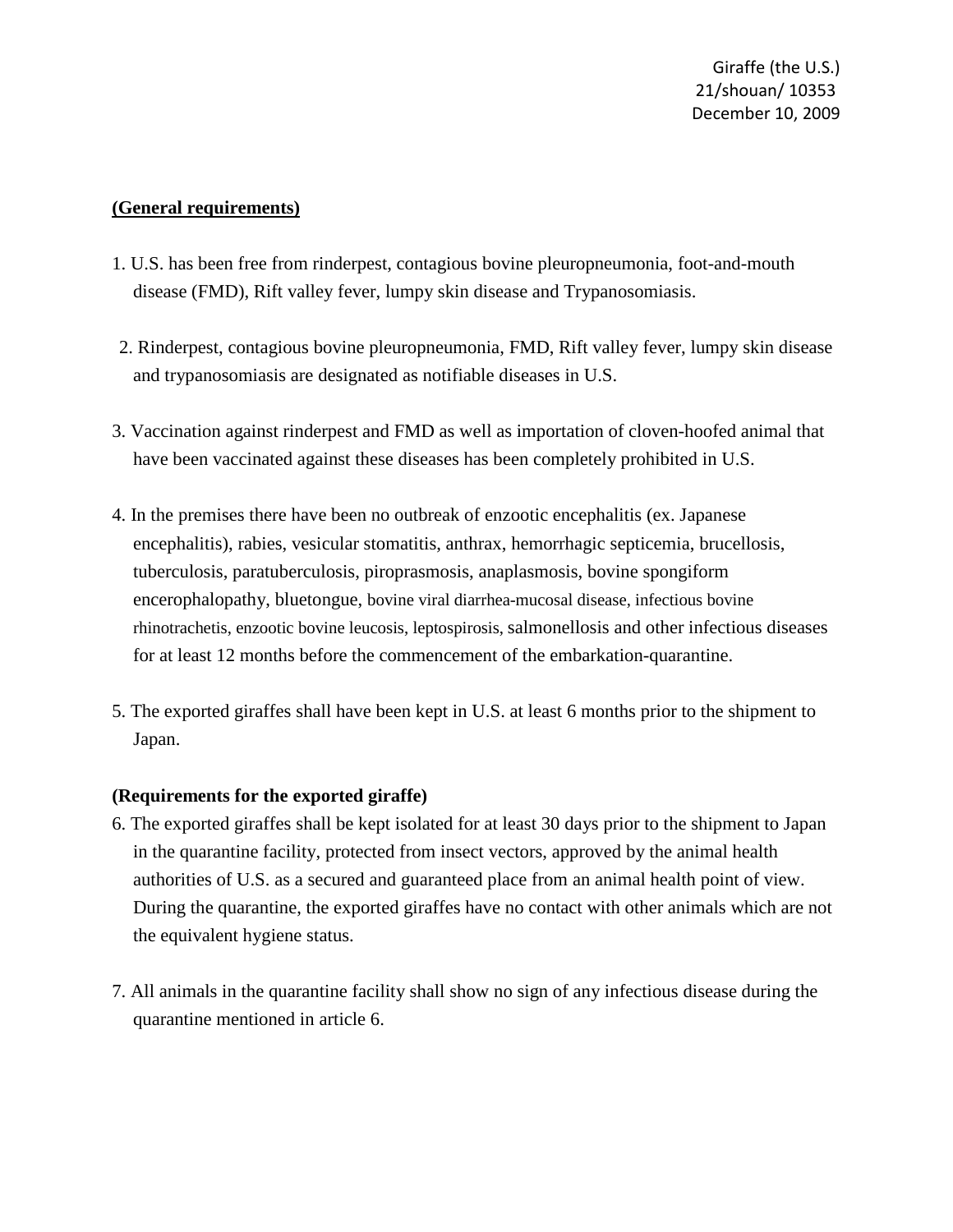- 8. The exported giraffes shall be treated with the parasiticides for internal and external parasite at an appropriate time during the quarantine mentioned in article 6.
- 9. The official veterinarian of the animal health authorities of U.S. shall examine the exported giraffes and found it to be free from the signs of any infectious disease and external parasites within 24 hours prior to the scheduled time of export.

# **(Requirements for transportation)**

- 10. All containers, vehicles, equipments and loading place to be used for the transportation of the exported giraffes shall be thoroughly cleaned and disinfected in advance of loading with disinfectant approved by the animal health authorities of U.S., and conducted under the supervision of a USDA accredited veterinarian.
- 11. The exported giraffes must have no contact with any other animals, which are not same or better health status than the exported giraffes, during the transportation from the quarantine facility to the place of departure to Japan in U.S. No other animals are mix-loaded with the exported giraffes at the time of shipment to Japan. During transportation, the exported giraffes shall be protected from insect vectors.
- 12. Fodder and litter to be used during the quarantine and the transportation period of the exported giraffes to Japan shall be sanitary. Those to be used during the transportation period are provided from the same source used for the quarantine.
- 13. No additional feed and litter shall be allowed to be provided at any port during transportation of the exported giraffes to Japan.
- 14. The exported giraffes shall be transport directly from U.S. to Japan.

# **(Issue of the health certificate)**

15. A USDA accredited veterinarian is responsible for the issuing and the animal health authorities of U.S. are responsible for endorsing the inspection certificate for the exported giraffes, stating each of the following items in detail in English.

1) Each requirement of article 1 to 14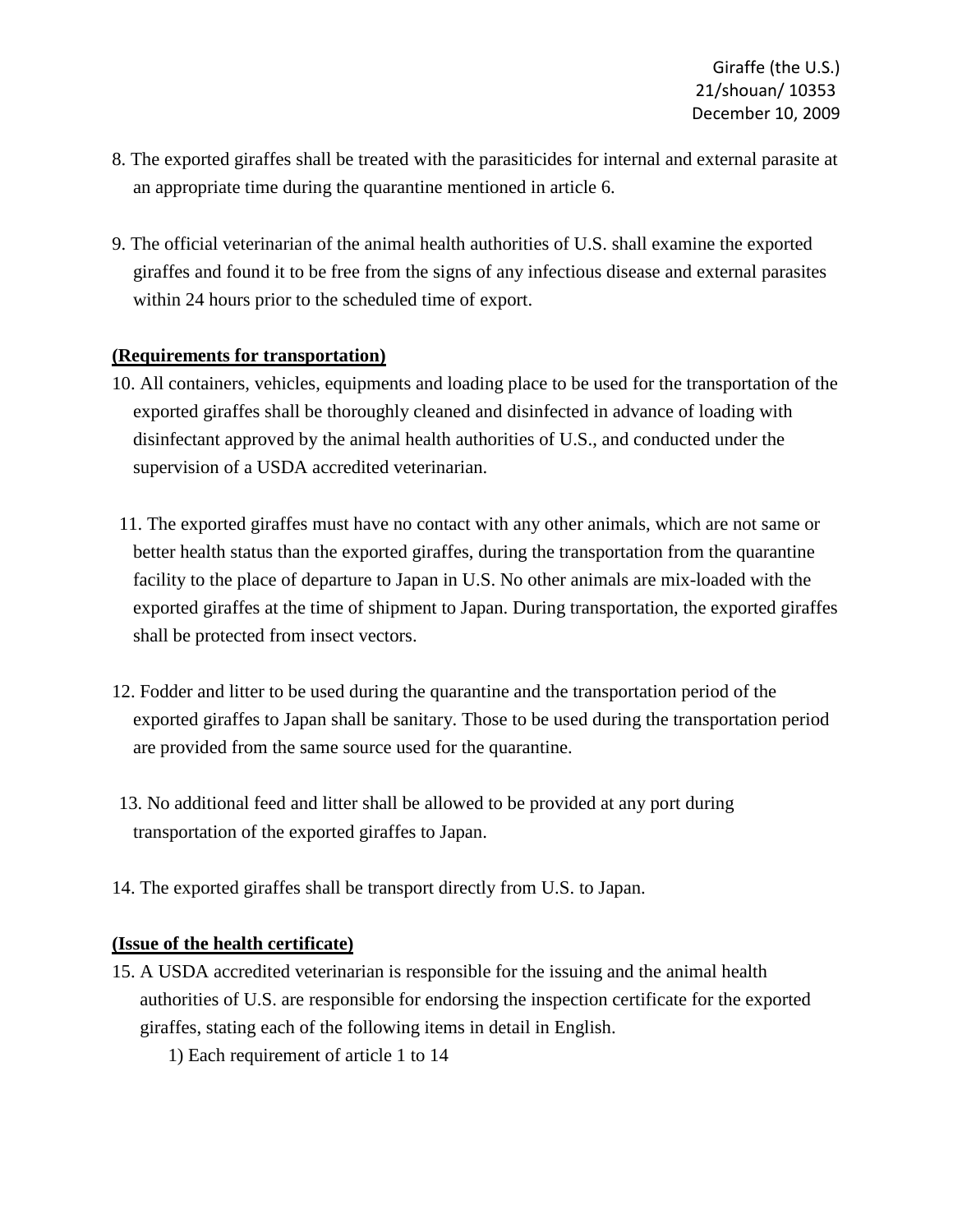- 2) The individual information of the exported giraffes (age, sex, identification, etc.)
- 3) Name and address of all premises which the exported giraffes have been kept during 6 months prior to the quarantine
- 4) Name and address of the quarantine facilities
- 5) The quarantine period with start and end dates above-mentioned in article 6.
- 6) The date, name of products and dose of each treatment for internal and external parasites above-mentioned in article 8.
- 7) The date of the inspection above-mentioned in article 9.
- 8) Kinds of vaccines, name of the manufacturer, manufacturing lot number and dates of vaccination, if vaccines have been applied to the exported giraffes during the past year.
- 9) Date of issue, name and title of signer, and authorities' name of the inspection certificate

# **(Others)**

- 16. In the case of an outbreak of rinderpest, contagious bovine pleuropneumonia, FMD, Rift valley fever, lumpy skin disease and trypanosomiasis in U.S., the animal health authorities of U.S. must immediately suspend the shipment of the exported giraffes to Japan. The animal health authorities of U.S. must inform the Japanese animal health authorities of the outbreak as soon as possible and the completion of the necessary measures for the last case.
- 17. Aside from the items above-mentioned of the said animal health requirements, in case that any infectious disease is detected in the exported giraffes during the quarantine period in Japan, the exported giraffes in question be returned or slaughtered by the animal quarantine service in Japan.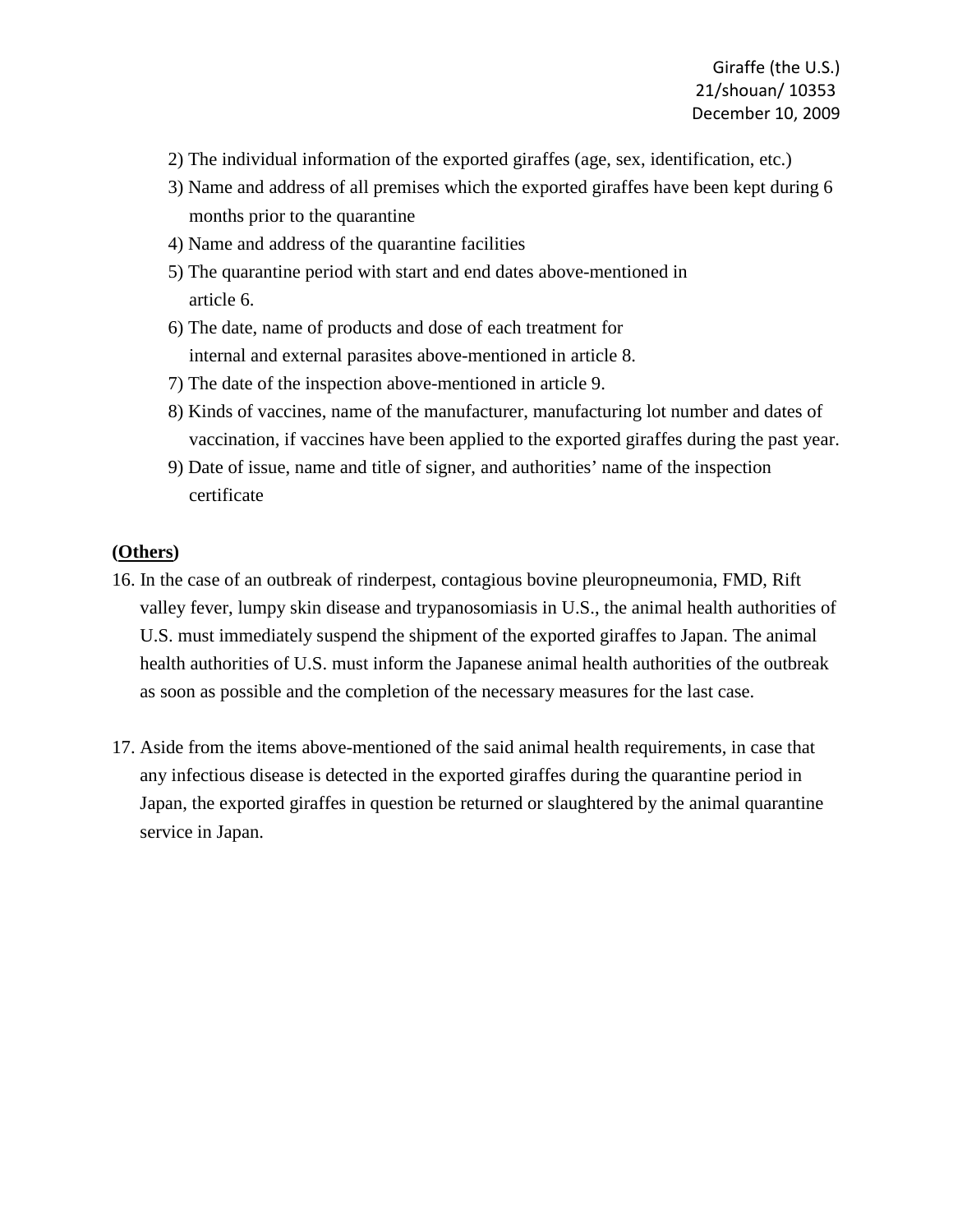Giraffe (the U.S.) 21/shouan/ 10353 December 10, 2009

米国から日本向けに輸出される展示用キリンの家畜衛生条件

本文書では日本向けに輸出される展示用キリンに適用する家畜衛生条件を定義する。

# (定義)

本条件の適用において、以下の通り定義する。

#### **"**輸出キリン**"**

米国から日本向けに輸出される展示用キリン。

#### **"**発生**"**

疾病の典型的な臨床症状を示した動物の出現、疾病に対する特異抗原もしくは抗体 (ワクチンによるものを除く)が検出されること。

# **"**飼育施設**"**

輸出キリンが飼養されている及び/または生産された動物園等の施設全域。

#### **"**米国家畜衛生当局**"**

米国農務省動植物検疫局。

# **"**日本国家畜衛生当局**"**

農林水産省消費・安全局動物衛生課。

#### **"**届出伝染病**"**

米国政府によりリスト化されており、米国内で発生例や疑い例が見られた場合、届 出しなければならない疾病。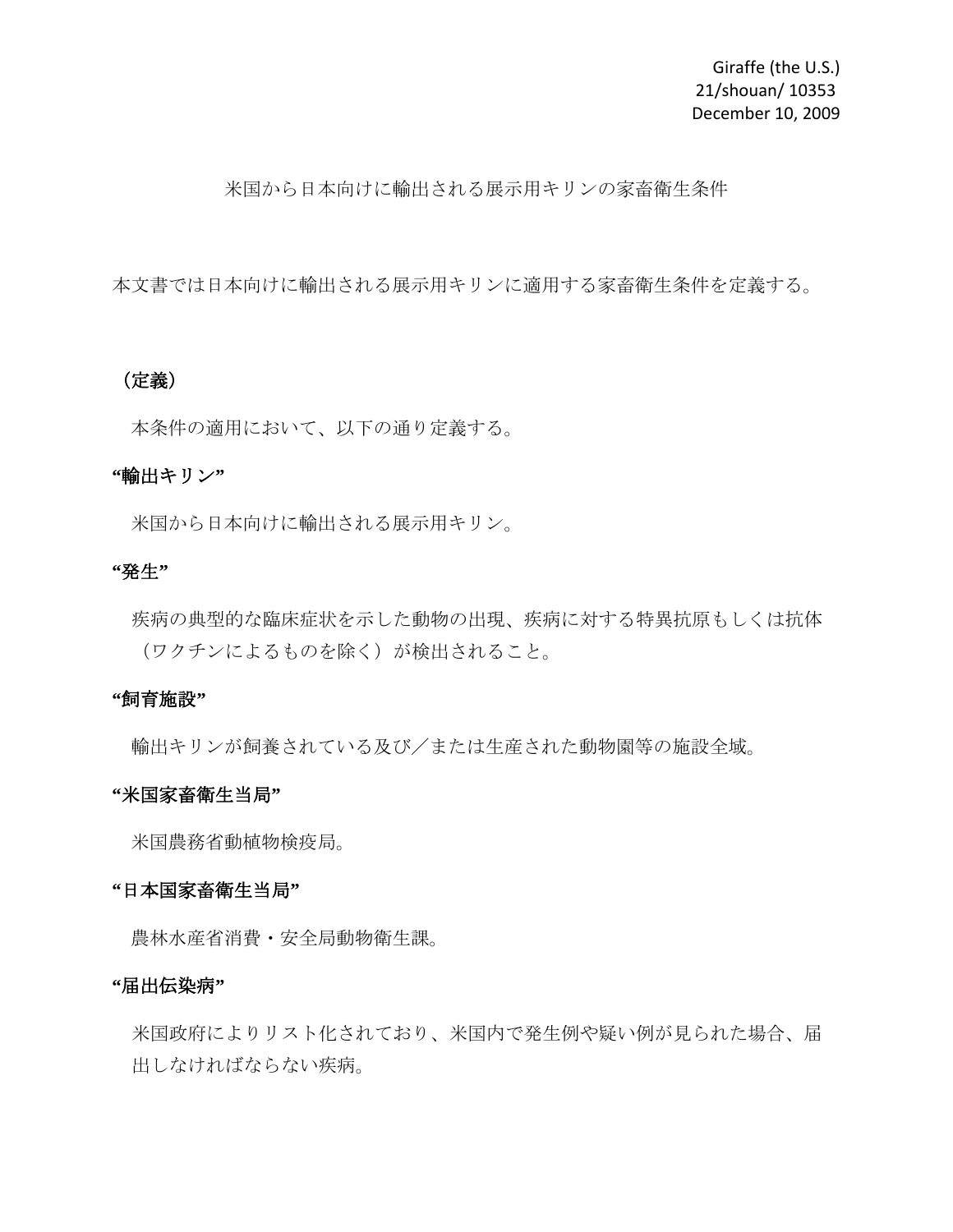(一般条件)

- 1. 米国では、牛疫、牛肺疫、口蹄疫、リフトバレー熱、ランピースキン病及びトリパ ノソーマ病の発生がないこと。
- 2. 米国では、牛疫、牛肺疫、口蹄疫、リフトバレー熱、ランピースキン病及びトリパ ノソーマ病が届出伝染病に指定されていること。
- 3. 米国では、口蹄疫及び牛疫のワクチン接種及びこれらのワクチンが接種された偶蹄 類動物の輸入が禁止されていること。

(施設の条件)

- 4. 輸出キリンの飼育施設では、出国検疫開始前12ヶ月間、流行性脳炎(日本脳炎 等)、狂犬病、水胞性口炎、炭疽、出血性敗血症、ブルセラ病、結核病、ヨーネ病、 ピロプラズマ病、アナプラズマ病、牛海綿状脳症、ブルータング、牛ウイルス性下 痢・粘膜病、牛伝染性鼻気管炎、レプトスピラ症及びサルモネラ症の臨床的、血清 学的、微生物学的な証拠が報告されなかったこと。
- 5. 輸出キリンは日本への輸出前 6 ヶ月以上、米国で飼育されていたこと。

(出国検疫等の条件)

- 6. 輸出キリンは日本向け輸出前に少なくとも30日間、米国家畜衛生当局の監督の下、 出国検疫施設において媒介昆虫から防御され、輸出キリンと同等以上の衛生状態に ない他の動物から隔離された状態で飼育されていること。
- 7. 6に掲げる出国検疫期間中に、出国検疫施設内にいる動物は伝染性疾病のいかなる 兆候を示さなかったこと。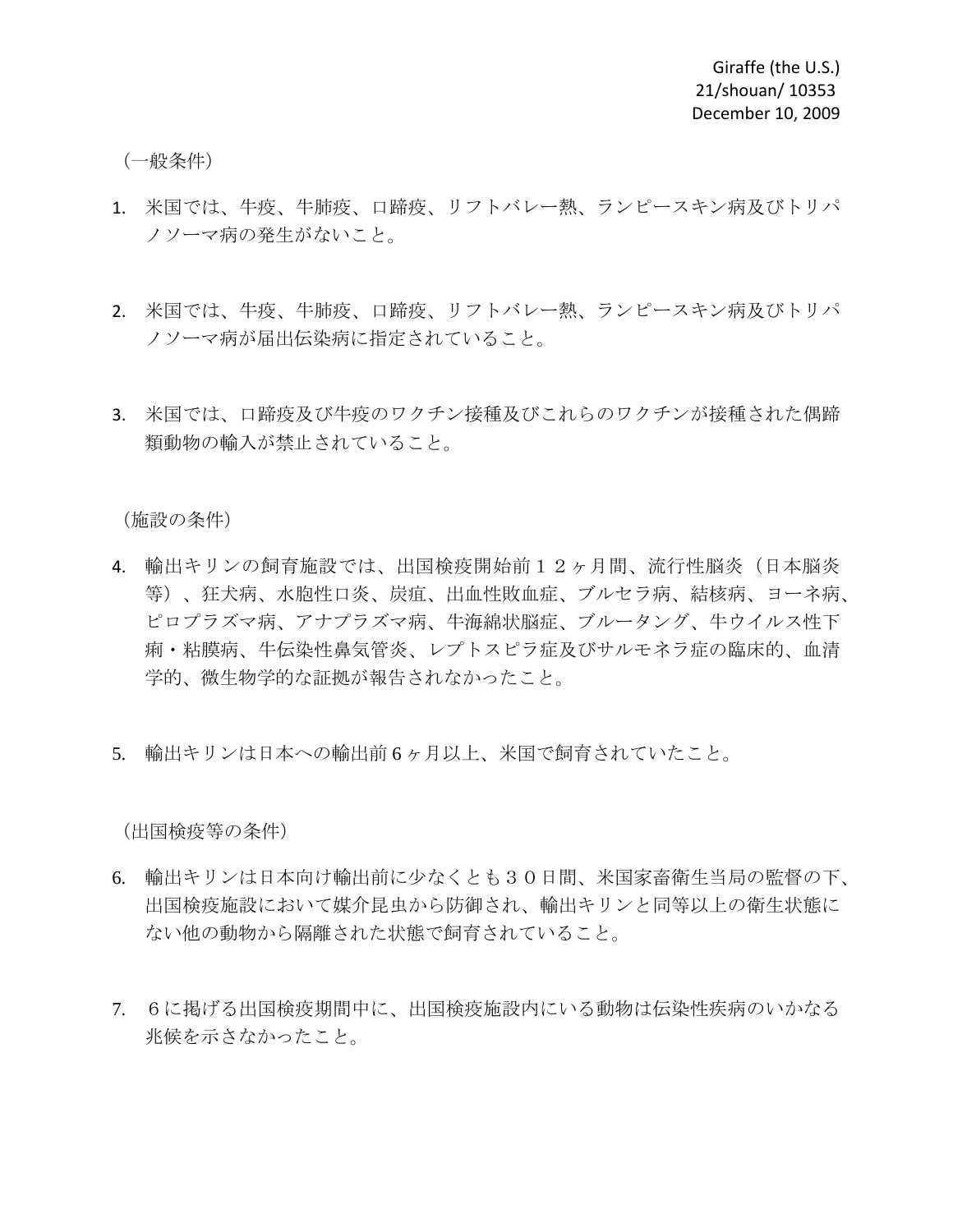- 8. 6に掲げる出国検疫期間中の適切な時期に内部寄生虫及び外部寄生虫の駆除を受け たこと。
- 9. 日本向け輸出前24時間以内に米国家畜衛生当局認定獣医による臨床検査を受け、 伝染病の疑いがなく、かつ外部寄生虫の寄生が認められなかったこと。

(輸送等の条件)

- 10. 輸出に使用される輸送車輌、輸送箱及び搭載場所は、清掃後、米国家畜衛生当局が 認める消毒薬を用いて、米国政府認定獣医師の監督の下、消毒を行ったこと。
- 11. 輸出キリンは米国内の輸送中に当該キリンと同等以上の衛生状態にある動物以外の 動物と接触しなかったこと。また、輸出キリンの日本向け船積み時、当該輸出キリ ン以外の動物が混載されないこと。輸送中、輸出キリンは媒介昆虫から防御されて いること。
- 12. 出国検疫中及び輸送中に使用される全ての飼料及び敷料は衛生的であり、輸送中に 使用される飼料及び敷料は出国検疫中に使用されたものと同一ロットであること。
- 13. 日本への輸送中、寄港地において飼料及び敷料を補給しないこと。
- 14. 輸出キリンは米国から日本へ他国を経由することなく輸送すること。

(証明書記載事項)

- 15. 米国政府認定獣医師は、英語で以下の内容を記載した健康証明書を発行し、米国家 畜衛生当局はこれに裏書きすること。
	- 1) 上記 1~14 の事項